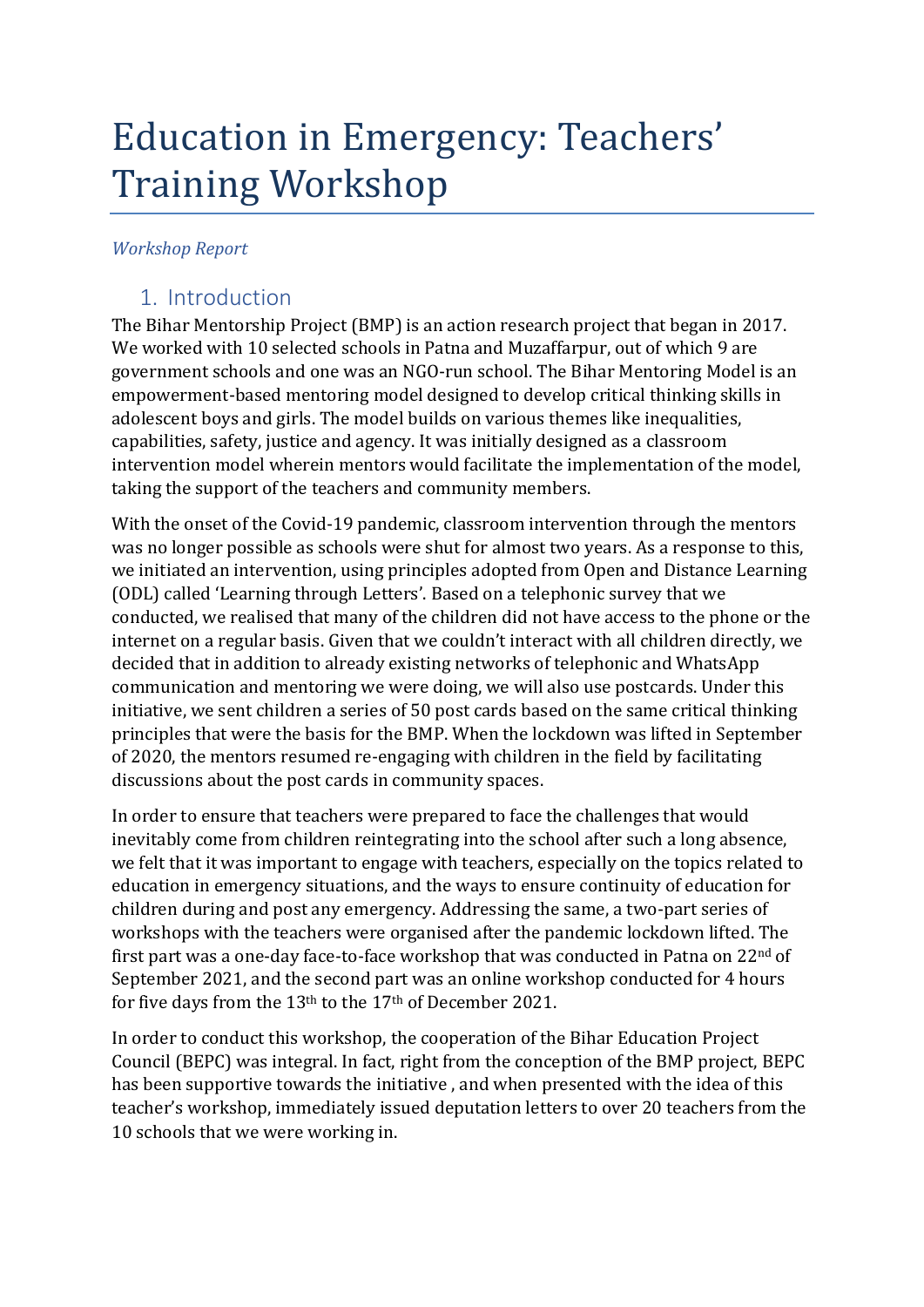# 2. Framework / Structure of the workshop

The primary purpose of the workshop was to prepare teachers so that they could respond to the challenges that they are likely to face in their classrooms after an emergency. We also wanted to ensure that they have the necessary tools that they could use to prepare for any emergency situation that they might face. Therefore, the workshop focussed on discussing the various experiences of education in emergency, understanding the different kinds of emergencies, how education of marginalised children are impacted during emergencies, and they ways to build a resilient schooling system that can respond adequately to all situations of emergencies.

The first part of the workshop was conducted in person and the second part was conducted online. We used multiple pedagogical tools with the aim to familiarise the teachers with the various forms of teaching methodologies as well as to increase their own comfort level with online spaces and methods of engagement. For example, we realised during the one-day workshop that teachers were not always very comfortable with Google Forms, the knowledge of which was necessary to submit feedback forms and to register for the online course. We also realised that the teachers were most comfortable in Hindi – so all forms and assignments were made in Hindi. The workshop was also done bi-lingually, mainly in Hindi. In order to enhance the participants comfort levels with online tools, we also ensured that by the end of the course, teachers were familiar and had the ease of use with applications like Zoom, Google Forms and Google Input Tools. We also provided a brief training on how to use these applications and encouraged them to use the same in the workshop and while submitting the assignments. Therefore, the workshop not only dealt with the content of ODL, but also the practice and execution of it.

The online training was conducted for 4 hours each day from 10:00am to 2:00pm. At around 1:15pm, participants were provided an assignment that they had to submit by 2:00pm either through Google Forms or through photographs taken of their written materials. Typically, the first session was dedicated to discussion of assignments. This provided space for teachers to reflect on their responses and understand the linkages between subject areas discussed across the week. The second and third sessions were mostly PowerPoint presentations on specific subject areas chosen for the day, followed with discussions and question and answer sessions on the same (See Appendix A for schedule of topics). At the end of the sessions, teachers were encouraged to provide feedback via Google Forms.

#### 2.1 Profile of the teachers

We contacted a survey for all participants (mainly teachers) via Google Forms, which served two purposes. Firstly, it served as a formal registration process. Secondly, it enabled us to get an insight into the experiences and profile of the individual teachers. The following section provides the brief profile of the teachers.

The survey received a total of 22 responses out of which, 20 were teachers and 2 were Block Education Officers. Fourteen participants were men and 8 were women teachers. Sixteen of the teachers were Hindu and 6 were Muslim. The caste profile showed that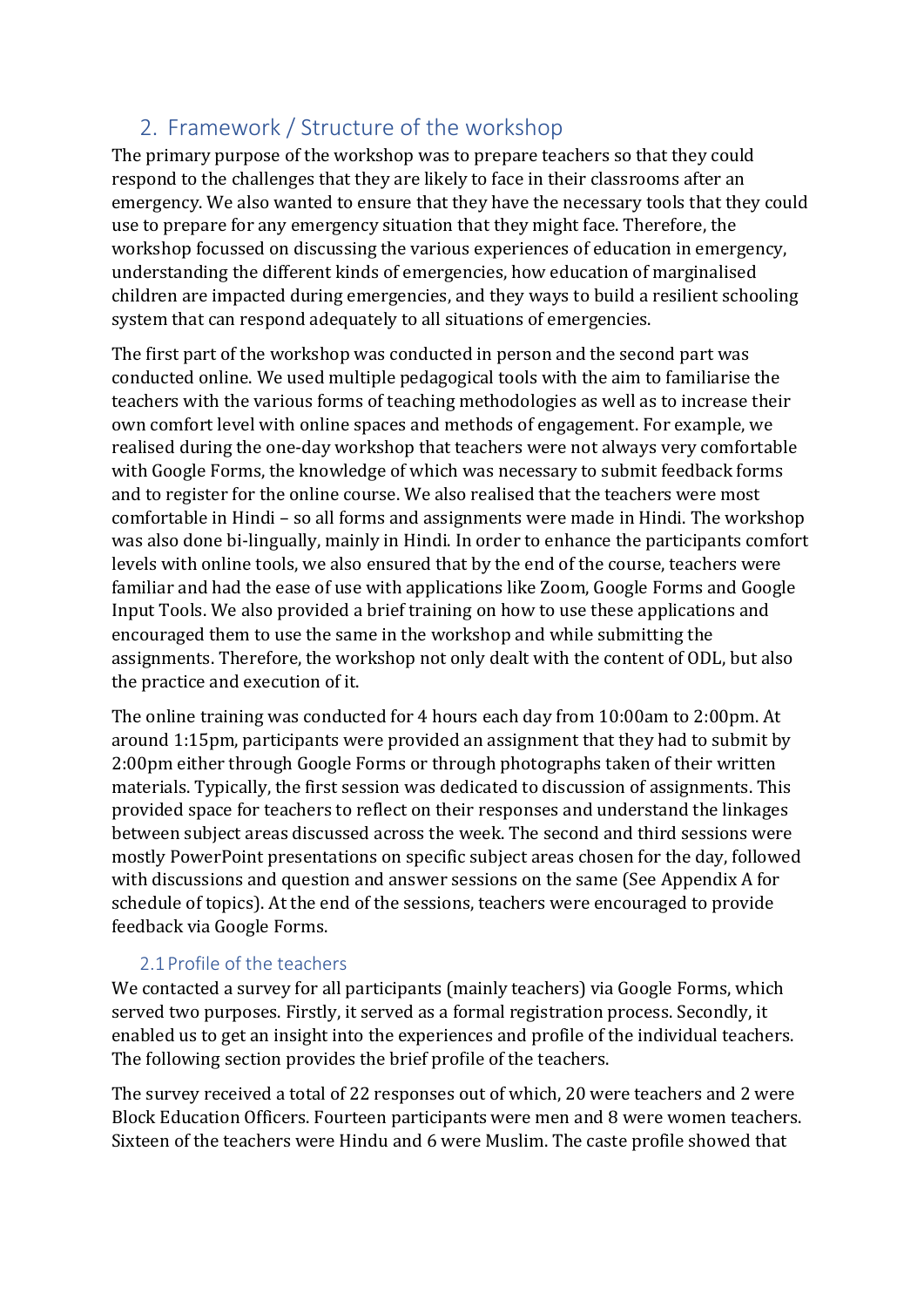most teachers belonged to the OBC category (12 teachers) while 4 belonged to the SC category and 4 were in the general category.

In terms of employment status, all the participants are permanent employees. Eight out of 20 teachers were Headmasters (HM), 7 were assistant teachers and 5 were teachers. The data on teaching experience showed that most of the teachers who participated in the workshop had many years of teaching experience; in fact, 15 out of 22 teachers had more than 10 years of experience. The others had between 2 to 5 years and 5 to 10 years of experience.

Nine out of 20 teachers taught upper primary classes, 3 of them taught only primary classes and the rest (8 teachers) of them taught both primary and upper-primary classes. The educational qualification of 8 out of 22 teachers was M.A. while 7 teachers had completed B.A and 5 had completed B.Ed. One of them had completed M.Sc. Therefore, all teachers in terms of their employment status and qualifications adhered to the RTE norms.

The survey also had two open ended questions. The first was on expectations of teachers from this workshop. Most teachers wanted the workshop to provide them with specific skill sets, tools and methods that could use to enhance teaching and learning experiences in their classroom. They wanted to know how they could provide holistic development to children. The teachers also wanted to learn how they could improve access of education to children who are marginalised and live in remote areas. Moreover, they wanted to learn about how they could provide education during the times of emergencies. This reflected that the teachers were keen on learning new skills and were aware of the issues faced during emergencies by marginalised children. They were also invested in improving access to education for children from marginalised communities.

The second open-ended question requested teachers to describe any positive teaching experiences they've had in their career. A wide range of experiences were described by teachers in response to this. One teacher mentioned how making children aware of social evils like child marriage, dowry, gender discrimination was one of the most fulfilling experiences in their life. Some teachers had written about the kind of joy they feel when children enjoy what they teach and engage joyfully in the activities and games that the teachers introduce to them. Many teachers also wrote that they found that job of a teacher very fulfilling as they were able to influence children's lives and shape their future. They also believed that teachers are friends, mentors and problem solvers for students and are often a major support system for them. These responses throw light on the understanding of their role and responsibility as a teacher and their perspective towards teaching as a tool to transform children's lives.

#### 3. Education in emergency

**The idea of emergency:** The training began with a focus on broadening the idea of emergency. Although recently seen as only indicating epidemics or pandemics, the idea of emergency also includes natural disasters, conflicts, development-induced displacement and resettlement (DIDR), migration and so on. Given the likelihood and frequency of encountering various forms of disasters (apart from Covid-19), it was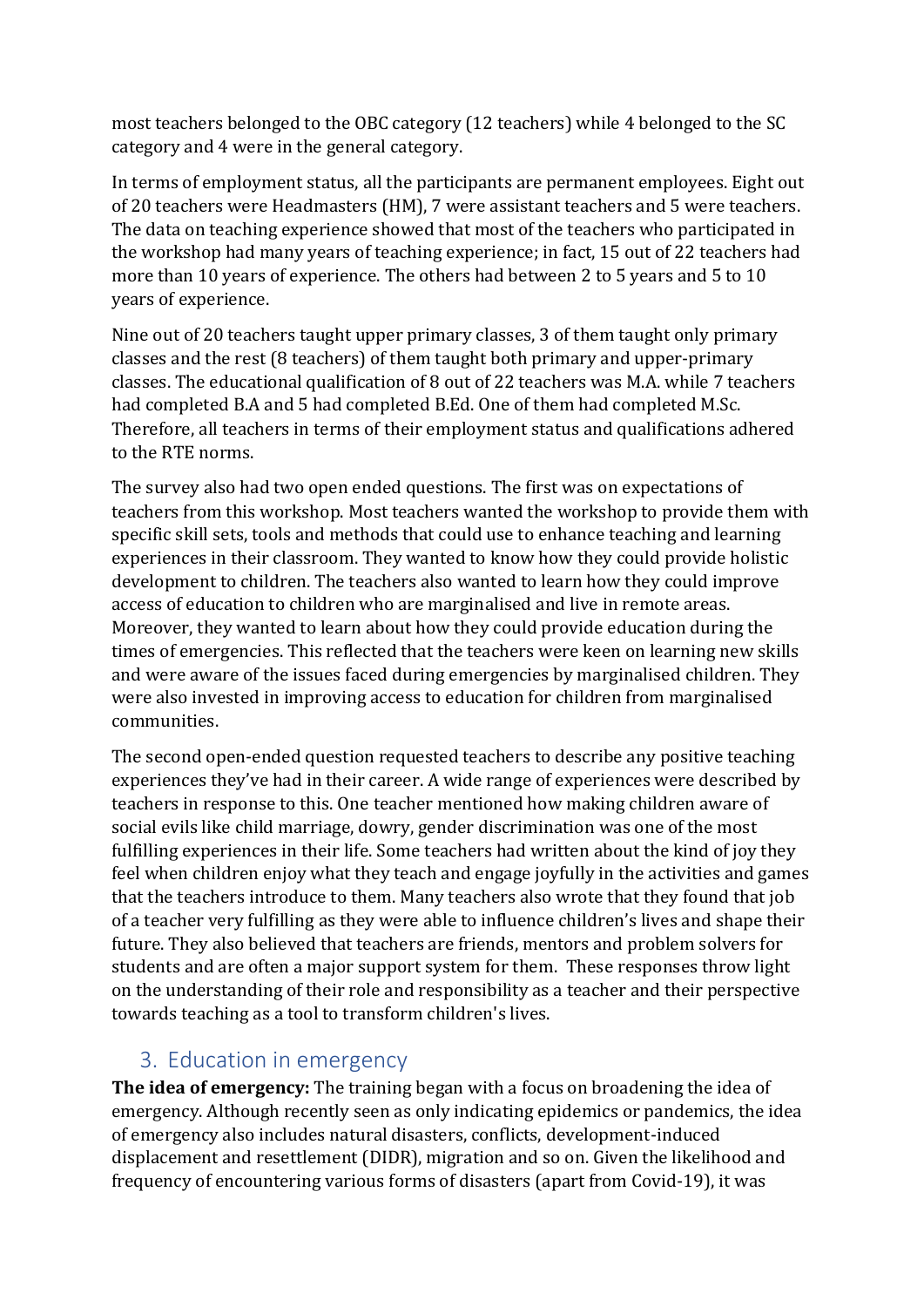emphasised that teachers should be prepared to handle challenges posed by emergencies even in the future. The training discussed multiple illustrations where emergencies have had a severe impact on children and school education. Some of them included pandemics like Ebola, AIDS and SARS, natural disasters like floods in India and the Gujarat earthquake and conflicts like the Syrian civil war and Belgium teachers strike.

**Principles of education in emergency:** After this short introduction, the guest lecture by Geeta Menon (independent consultant) dealt with the various principles of preparing for emergencies and their impact on children's education. She started with various illustrations on the ways in which emergencies are multi-dimensional and complex in their own ways. She emphasised that any work related to education in emergency must adhere to two principles. These are 'do not harm' and 'build back better'. These principles imply that understanding the larger social phenomenon of a community or society is crucial during emergencies. Otherwise, interventions can lead to the resurgence and re-enforcement of structural inequalities like casteism and sexism. In marginalised contexts, using the internet as the only solution for learning (which is often offered as an easy solution) leads to exclusion of huge sections of children.

Then, she highlighted that there are four prominent aspects of working on education in emergency. First is to understand the various stages of an emergency. Second is in creating preparedness for any emergency and engaging in disaster risk management. Third is building resilience within communities and various stakeholders in society to ensure effective response and recovery. Fourth is working towards social cohesion and peace building, especially in the context of conflict and displacement, without which any work on education in emergency would remain unsustainable.

Geeta Menon explained that even before any intervention is implemented in an emergency, it is important to begin by investing time in three processes. Firstly, any practitioner who has taken the responsibility to support children and communities in times of distress must constantly try to understand the knowledge offered by the communities, their cultural practices and their perception of themselves. Particularly, in the case of providing relief to communities the geography and terrain of the region must be considered. Secondly, a rapid and intersectoral assessment based on the understanding that an emergency effects various aspect of life is crucial. So, even if the intervention is targeted towards children, an intersectoral assessment of resources and challenges of the communities becomes important. Secondly, local, state-level, national and international organisations work together towards different kinds of objectives. Therefore, coordinated and integrated planning amongst these several organisations is essential and will lead to effective use of resources in times of distress.

In the context of education in emergency, it is important to note that the abovementioned two steps need to be based in child-centric and child-friendly approaches. What are the immediate needs of children? Do they have adequate food and water to be able to sustain? How can we make the children feel safe? These are the kinds of questions one need to constantly ask. Immediate response in terms of relief and psycho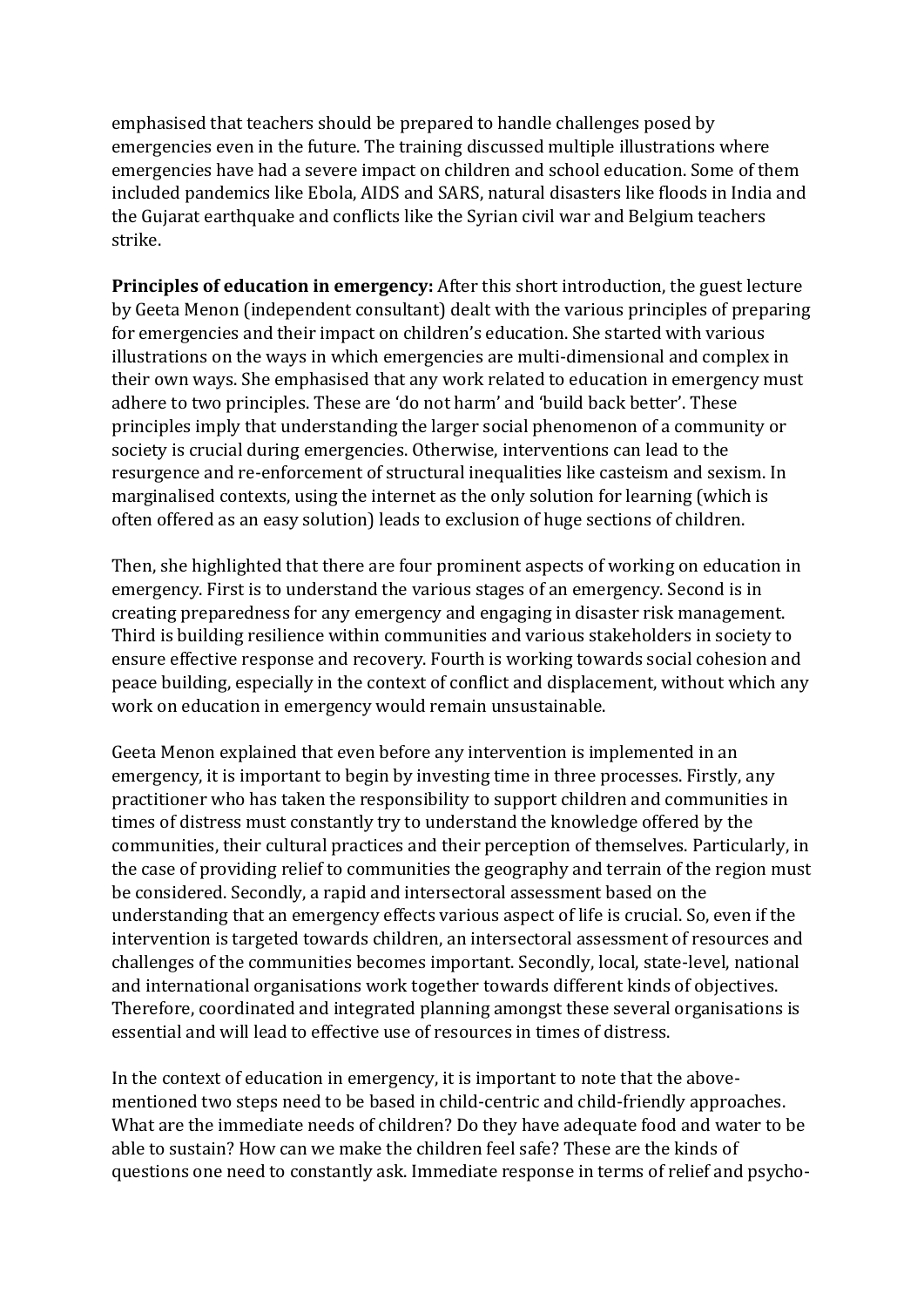social support is central to the process assessment and planning. Geeta Menon then introduced the three major phases of response for an emergency. The first stage is early recovery and emergency response. The second is critical response, and the third is continued response, recovery and regular programming. She also spoke about her personal experience of working with pre-school children in the aftermath of the earthquake in Kutch and the Tsunami in Andaman and Nicobar Islands. In both the cases, her team identified that all the school buildings have been brought down by the disasters. So, building child-friendly buildings for children to have the opportunity and space to learn was their primary objective. Parallelly, they focused on building curriculum and teacher-learning materials (TLM) using a thematic approach. She emphasised that thematic approach here must be contextualised with due sensitivity and children must be given the freedom to explore the themes as and how they experience them. The children should be given the space to express the trauma that they have experienced whether it was that their house had collapsed, their family members might have died, or that they do not have sufficient food to eat.

She also emphasised the importance of using non-formal educational activities rather than focusing on subject-wise lessons from school textbooks. She stated an example of how she used storytelling and games to direct displaced Rohingya children towards learning and helping them be engaged in it. She also told us that occasionally, an emergency response can inadvertently address previous anomalies. She mentioned that one of the interventions she engaged with was organising school libraries and reading corners. She expressed that the children had, for the first time, a hands-on experience of holding story books and books with colour pictures in their hands. Another point that she emphasised was that there are likely to be long-term effects of any emergency: challenges like loss of learning, mal-nutrition and psycho-social disturbances in the context of children. Therefore, phases of critical response and recovery take time to show results, provided effective monitoring and planning of existing as well as new interventions is taken seriously.

Geeta Menon also felt that particular communities require more attention. In the course of her work with Rohingya children, she felt that the state of children in Rohingya camps was deeply disturbing and destabilising. Children, or in her words, the learners were deeply physically and psychosomatically stressed and were living where abuse and gender-based violence was a norm. Moreover, other challenges abound. With both Myanmar and Bangladesh disowning the Rohingya community, neither of the States allowed the use of their state curriculum. Bangladesh also prohibited the use of Bangla for teaching and learning of Rohingyas. Adding to this, the term curriculum could not be used because the usage of it needed government sanction. Therefore, Geeta Menon engaged in developing an interim measure with Learning Curriculum and Framework Approach (LCFA) called learning competencies framework. Under this framework, all teacher-learning material was multi-lingual, which includes Burmese, English and mother-tongue. They used blended approach comprising components of active learning, direct instruction and self-learning. Given the difficulty of working in such a context, the educational practitioners had to make the tough choice of also introducing the aspect of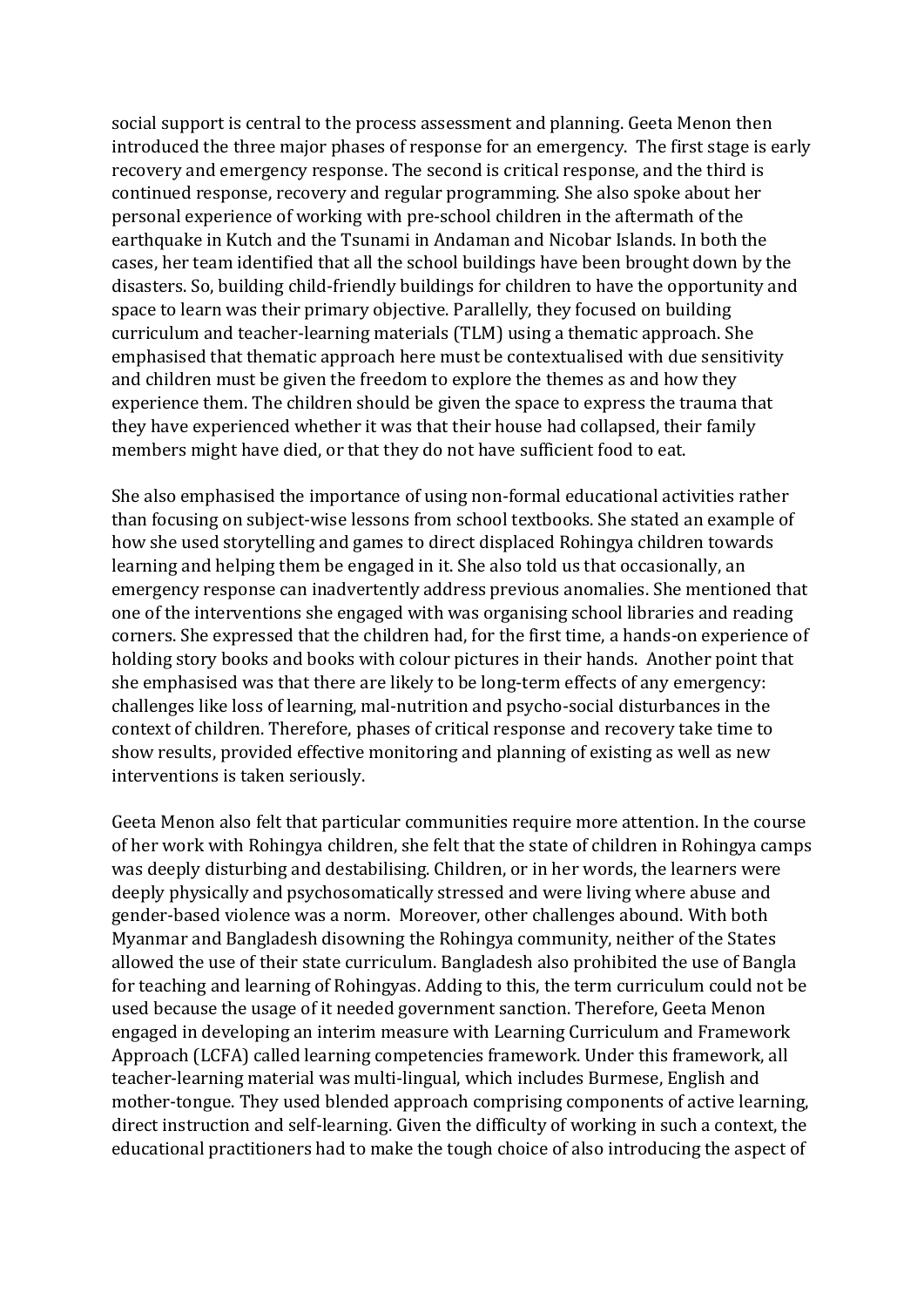self-learning to children, which would lead to sustainability of learning by children even when interventions fade out in the long run.

Following this, she highlighted the challenges of working in a geo-politically sensitive environment where there are multiple stakeholders including various governmental and non-governmental agencies. She illustrated how the learning material that her team had developed for Rohingya children was reviewed by Cambridge University and had raised objections to use of the word 'pig' in the learning materials as an example. Geeta Menon's team had to re-work on the learning material including all directions given and send it for a review once again. All of this required a great amount of time and energy. While these are challenges that practitioners are likely to face, she stressed that one must ensure that the main goal of working towards the welfare of children should not be lost in the politics of such conflicts.

In response to Geeta Menon's presentation, a teacher expressed that it was emotional, and she was able to relate to what Geeta Menon was talking about. She added that the pandemic has deepened discrimination and burden of care work on girls. She mentioned that school going girls have started working as domestic workers in order to support their families.

**Assignment 01 - Resources and constraints:** The assignment for the first day was to map the various resources and constraints for children, teachers, schools and communities. Teachers were encouraged to identify the resources and constraints. The idea was that they would then be able to use these resources and constraints to think of strategies to tackle an emergency situation.

When we discussed the answers to the assignment, we introduced the concept of tangible and intangible resources and constraints, as the teachers' answers had primarily focused on tangible. Additionally, we also discussed with the teachers the various ways in which certain constraints can be transformed into resources depending on the context. For example, girls who engage in cooking, tailoring, knitting, singing and dancing have knowledge of concepts like measurement, patterns, progressions, and so on. Incorporating this knowledge into the ways in which teachers engage with children makes a significant difference in the way girls view and understand themselves.

Similarly, mid-day meals are often seen as tangible resources, those provided by the government to ensure children's education. However, the way in which food is distributed, collected, served and consumed can be used to bring about interaction and social cohesion amongst children belonging to different caste groups. Within this discussion, we also were able to include the ways in which SMC (School Management Committees) meetings could be used as a space to address issues of caste, religion and gender and to increase participation of people from diverse sections of society within such spaces.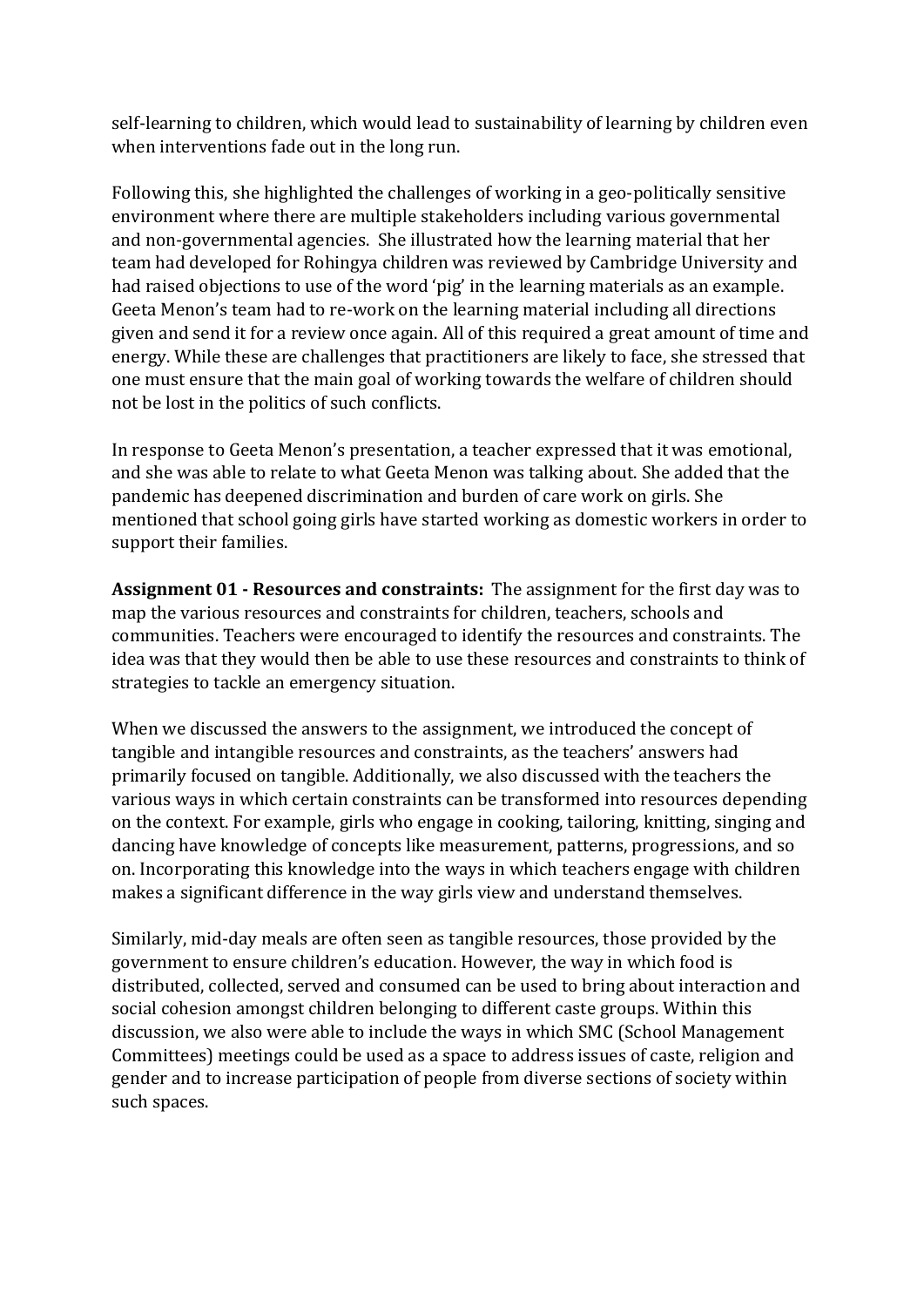## 4. Open and Distance Learning (ODL)

**Introduction to ODL:** After the discussion of the answers for the assignment, Day Two started with an introduction to ODL by discussing the meaning of the terms, 'open' and 'distance'. We explained the various ways in which 'open' refers to the characteristic of ODL that allows not just access but enables learning to those who want to learn. It allows the learner flexibility to learn in their own capabilities, at their own time and pace. 'Open' in this context also indicates that it is learner-centric and its pedagogy evolves around them. In the same vein, we also discussed that 'Distance' means that there is no necessity to have modes of learning that require a physical proximity. It is important to note that using both the concepts, 'open' and 'distance' in learning allows greater accessibility to learning. This is especially true, given there is evidence that groups of learners like married girls/women, working boys and girls, girls who are primarily engaged in care work, students who couldn't complete their education, and so on, access ODL to continue and complete their education.

**Principles of ODL:** After discussing the primary concepts of ODL, the foundational principles of ODL were discussed. During the discussion, there was constant reenforcement of the fact that these principles are not exclusive to ODL but need to be applied even in classroom to enhance the process of learning.

First and foremost, the learner is central to the curriculum and pedagogy of ODL. Child centric approach, child friendly approach, active learning and self-learning are essential for ODL. Second, communication is a key factor in ODL. Given that there is a significant distance between a trainer/teacher and a learner, it is important that there is a two-way communication that has been established strongly. This in turn builds trust between the trainer/teacher and the learner, which is a crucial principle of teaching and learning in general. The illustration of learning through letters (LTL) was provided wherein the initiative used the method of blank post cards to provide the opportunity for children to communicate their own experiences, either in relation to post cards, education or life in general. Parallelly, multiple choices for communication through phone calls, WhatsApp messages, audio and video files were also encouraged. In the design of LTL itself, the conscious choice of using the language and idea of letters was to establish a channel of two-way communication and means to build trust with the children who were physically even more distant during the pandemic.

Thirdly, ODL necessitates employment of hybrid methods of learning. This provides the learner with a choice of how one wants to learn. The curriculum and pedagogy used for LTL has provided children with this choice while ensuring that they get exposure to different ways of learning.. This was supported by the learning material like post cards in Hindi, books in Hindi and English, videos, text messages, activities that encouraged conversations with family, friends and mentors. Ensuring continuity of learning and keeping children invested and interested in learning is another key principle, especially for ODL. It was explained that all the letters to children could have been sent in one-go; that would even have been more cost-effective. Yet, the idea of sending only two post cards a week was to not only ensure continuity in learning rather than dumping of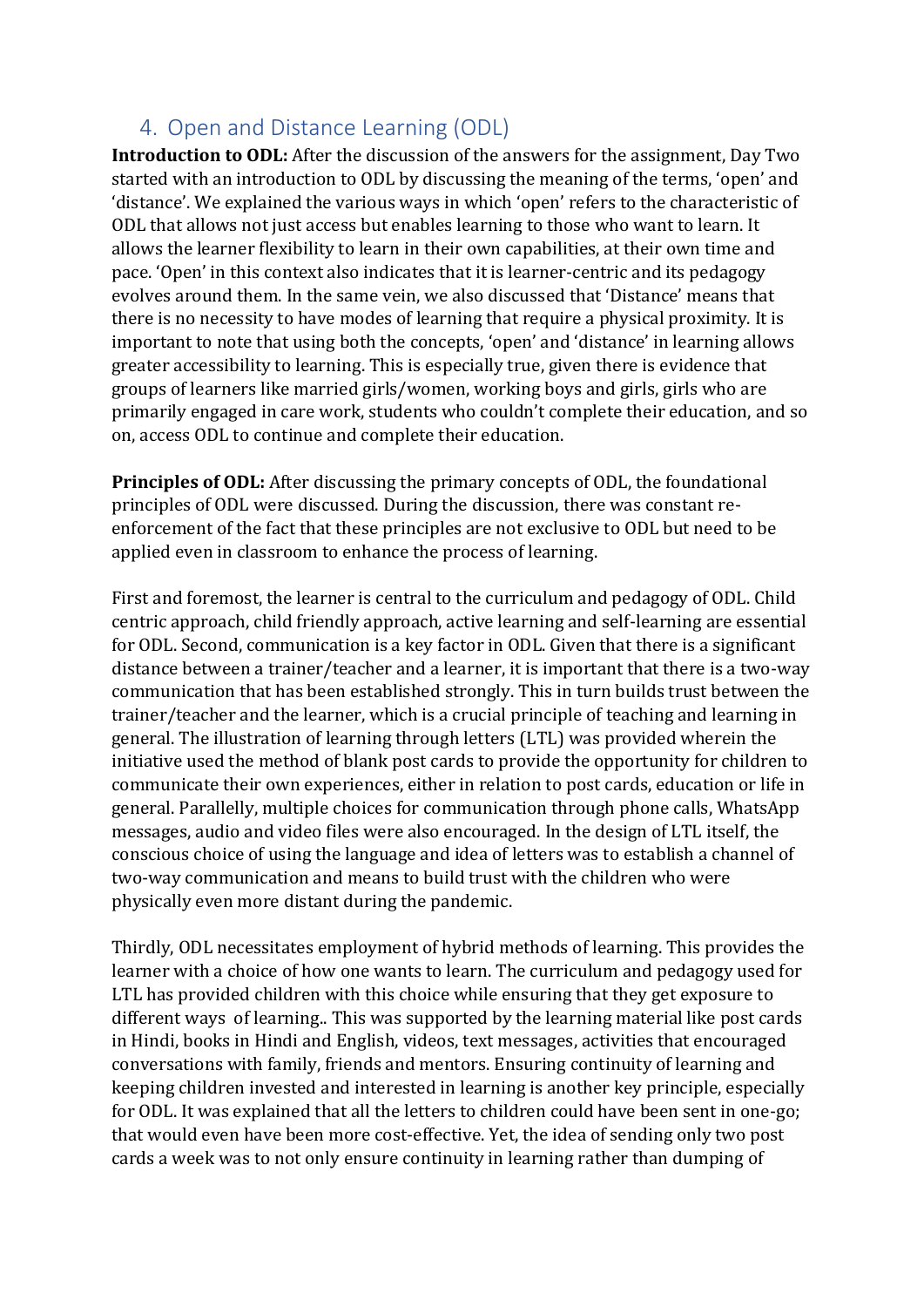knowledge. The experience of waiting for a letter also sustained the interest and curiosity of children towards learning.

**Case studies on ODL:** Our presentation on ODL also included various case studies to illustrate the principles and limitations of ODL. Firstly, the case study of Bangladesh Open University (BOU) was discussed as an illustration to show how greater number of women could access learning and benefit from the process. At the same time, discussion around the case studies was used to re-emphasise on how ODL, as a mode of learning, continues to impose restrictions on mobility of girls and women.

Thereafter, four case studies from Indian states, namely, Telangana, Madhya Pradesh, Uttar Pradesh, Jharkhand, were presented. These case studies comprise efforts of teachers, local actors and institutions using ODL methods to ensure continuity of learning for children during school closures due to the Covid-19 pandemic. These cases studies were presented to reinforce the various kinds of principles and the combination of pedagogical methods of ODL employed in the India by various stakeholders within the boundary of various restrictions that they were functioning within. Therefore, these cases exposed the teachers to a few localised efforts across India, undertaken in similar contexts and by actors including teachers. The purpose of using the case studies was to present illustrations that they could relate to, take inspiration from and understand that even as individuals, they are capable of enhancing children's lives and education, even during a severe, longish emergency like the Covid-19 pandemic. The cases also highlighted how individual interventions were picked up by state governments and scaled up, thus showing the role of individual stakeholders in bring about systemic change.

**Assignment 02 – Gender and ODL:** At the end of day two, an assignment was provided for teachers asking them to write if/whether ODL is beneficial for women/girls, why or how are they beneficial or not. Almost all responses from teachers spoke about benefits and constraints of ODL, which apply to both, boys and girls. These include monitoring usage of technology by students in ODL, lack of practical knowledge and restrictions on mobility. Here, Jyotsna and Neha took the opportunity to discuss why ODL can be further restrictive for girls than boys. They were able to emphasise that even though ODL has the potential to bridge many socio-cultural barriers that potential learners from marginalised sections face, the delivery and design of ODL can also lead to reinforcement of structural inequalities. For example, while on one hand, ODL allows for continuation of education for girls who might otherwise be excluded from going to school, on the other hand, its current form does not allow for peer interaction, avenues for relationship formation, friendship – all of which are critical elements of socialisation in school. As per two studies done b[y CBPS](http://cbps.in/wp-content/uploads/Report-Final-1.pdf) to understand the impact of the covid pandemic on the education and lives of marginalised children, it was clear that girls when compared to boys have the least access to technology. This is true even in cases where technology is available at home. Therefore, when technology based ODL is given as the only option for a diverse population with varied levels of access, skills and support, it becomes severely exclusionary. However, if ODL is designed and delivered by keeping the audience and the objective of enhancing learning, especially those who do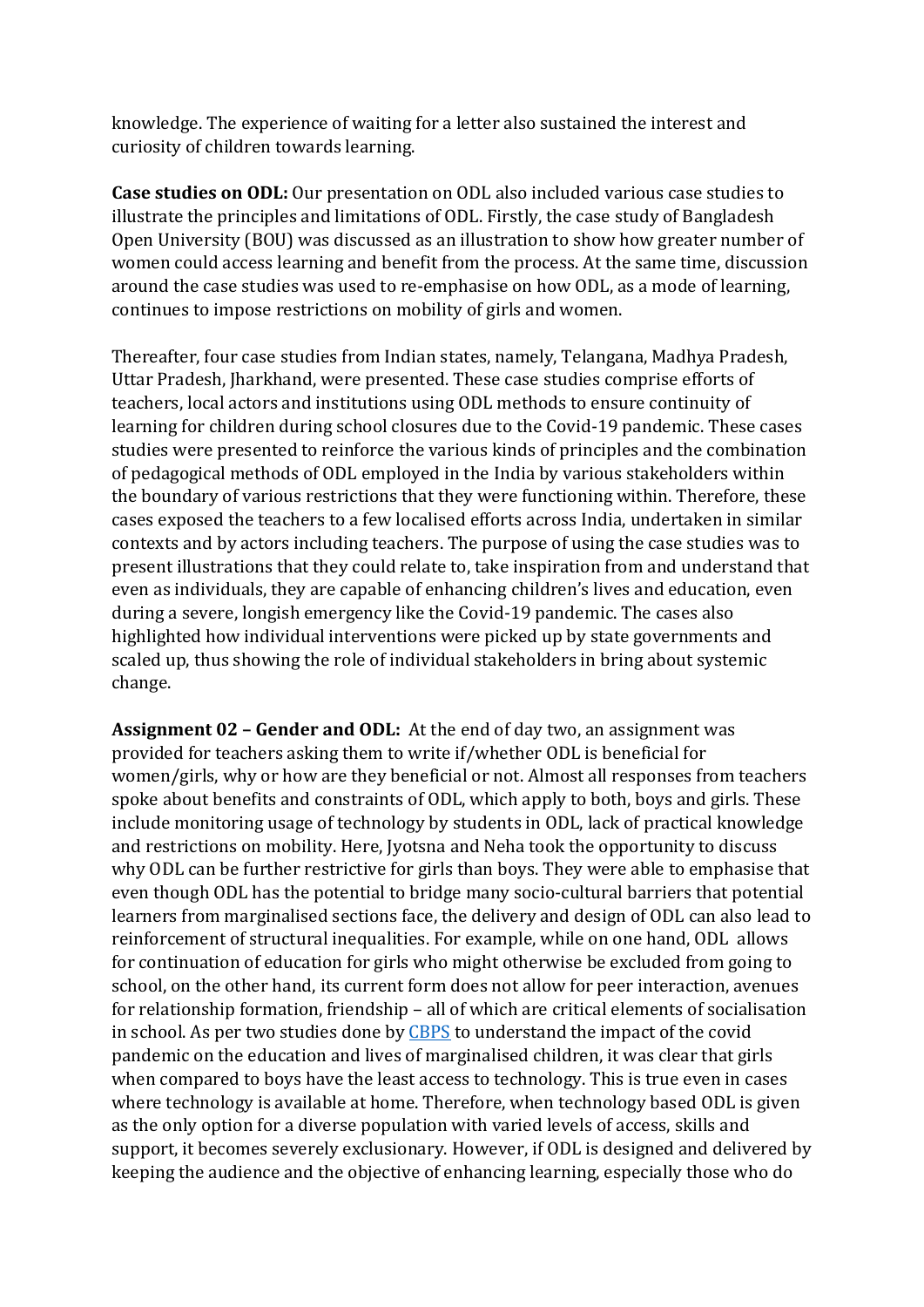not have access to education currently, it can be beneficial. Neha also spoke extensively about the concept of intersectionality to the forefront. She took the example of a girl, whose mobility and access to technology is minimal or nil (as explained above). If the girl happens to belong to the Dalit community, her mobility and access to technology would be further lessened. If the girl resides in a rural area, due to extreme lack of resources, her mobility and access to technology may be affected further. Ultimately, ODL in such a case, may completely confine the girl at home. Jyotsna also reinforced this point by stating that changing certain social realities is difficult and takes a long period of time.

Therefore, the design of the curriculum and pedagogy of ODL itself, must be framed as to reflect prioritising girls, addressing the disadvantages they face on a daily basis and expanding their minds.

**Assignment 03 - Revisiting the Assignment 1 and 2:** At the end of day three, an assignment was given where the teachers were asked to revisit the assignment 1 and 2 and change or not change some of the answers after the learning and their developed understanding on the basis of the first two days session. Jyotsna Jha facilitated the discussion; she reflected on the answers as most of them didn't want to change their answers as they were satisfied, whereas some of them mentioned intersectionality given the impact created by intersectional identities is unique to one's own personal lived experience. The discussion also highlighted the resources that are around us, which include tangible, intangible and the available resources that were not seen as resources before like Child helpline, Mina Manch. She also spoke about the various ways in which constraints could be turned into resources.

#### 5. ERAC in classroom and ERAC in ODL

The third and the fourth day concentrated on providing teachers the foundations of the Experience-Reflection-Application-Consolidation (ERAC) framework. The third day was a foundational training by Subir Shukla, and the fourth day was spent in illustrating how these principles could be used within the classroom and also in ODL. After extensive training by Subir Shukla on the third day, we were able to use these critical concepts to illustrations from our own Learning through Letters initiative on the 4th day. The goal was to to demonstrate the amalgamation of the principles of ODL and the pedagogical framework of ERAC. We also summarised this presentation by discussing the primary principles that are important to design any pedagogical tool useful for teaching in emergencies. Some are as follows:

- Using children's experience and imagination is central to the practice.
- Diversity of learners and methods must be kept in mind to enhance the process of learning
- Curriculum and materials has to be contextually rooted
- We should strive to move from simple to complex breaking concepts into smaller bits of resources will make it easier for children to grasp complex concepts
- Creating curiosity and reason for learning more will help children be more engaged with the process.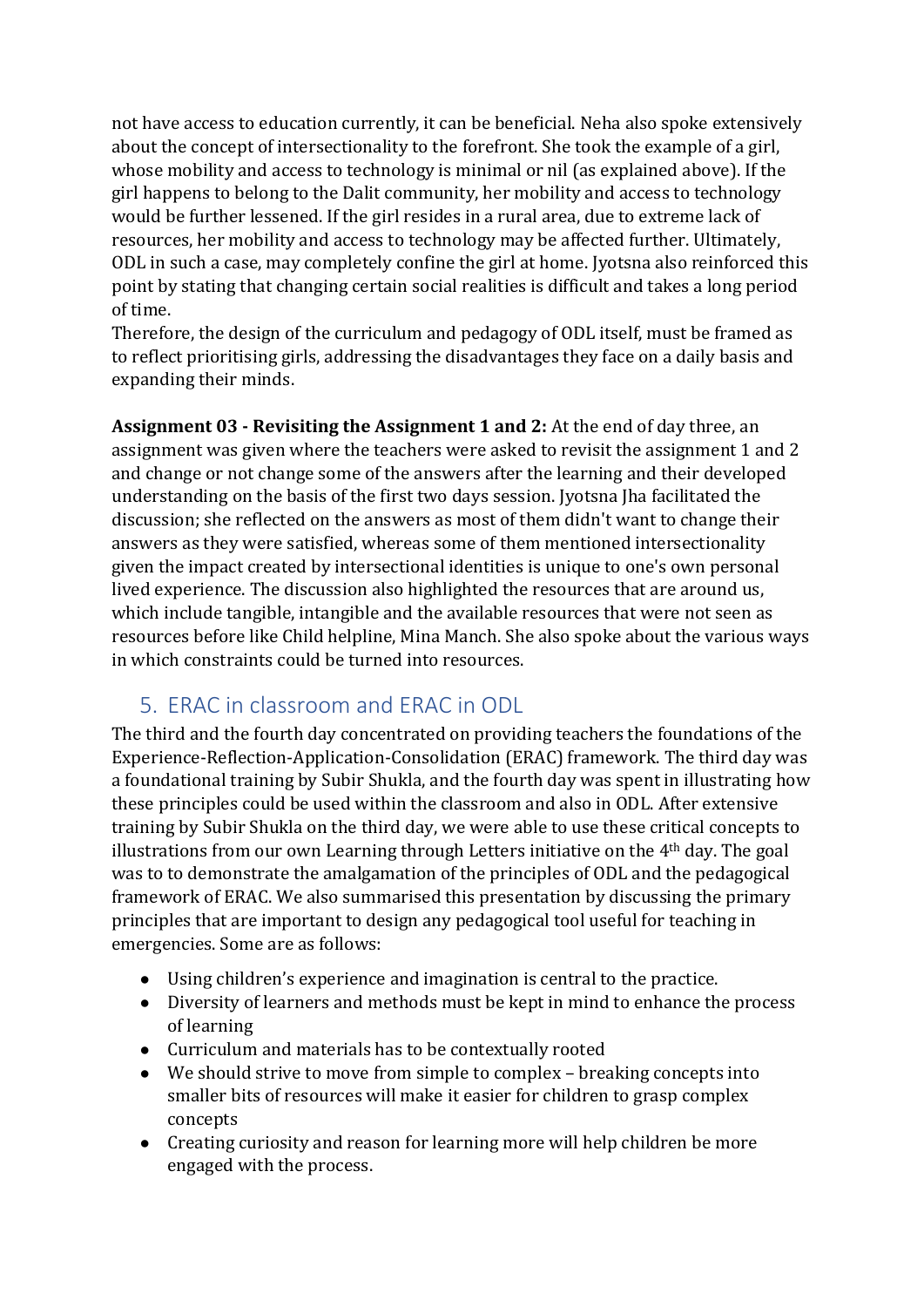- Focusing on the process rather than the outcome will pay big dividends as learning is an ongoing process
- Creating a safe space for the learner is critical especially allowing them to be wrong and make mistakes
- Supporting and celebrating children's work is one of the cornerstones of this practice.

**Assignment 04: Creating a lesson plan:** The final assignment given to the teachers was to make a lesson plan using principles of ERAC in classroom learning and ODL. Specific lessons of social science from Class 6, 7 and 8 of Bihar SCERT textbooks were assigned to the teachers to work on. The Assignment was given to teachers where they had to prepare a lesson plan using different methods of ERAC and ODL and this enabled them to learn how to do the same activity using both the methods.

The next day, as a way of reinforcing the lessons learnt over the past few days, our guest speaker, Mr. F.A Jami (Education Specialist, UNICEF) discussed a few stories from each of those lessons. He used the stories to demonstrate how teachers can apply ERAC in delivering the same lessons and engage children more effectively in learning. Jami reinforced these principles using examples related to children in the classroom. Illustrations were also used from the letters/postcards to ensure that the teachers understand the tangible resources are not always necessary and that examples from children's lives were not only relatable but also made it easier for children to interact and engage with.

After this presentation, our chief guest of the day, Shri. Binodanand Jha (the Director of Research, Department of Education, Government of Bihar) addressed the teachers. He congratulated all the teachers on successfully completing the course and applauded their efforts in comping up with innovative methods of keeping childing engaged in learning despite several limitations. He also encouraged teachers to ensure that they are able to make their lessons more interesting and that they have to make special efforts in reaching out to children, being available to children and make teaching interesting using innovative methods. After Shri Jha spoke, Mr. S.A. Moin (Consultant, UNICEF) also emphasised the inclusion of children as a critical factor and spoke about the way in which ODL can play an important role in making children learn, even from a distance. He also felt that the Emergency Toolkit should be implemented widely. He strongly felt that because the pandemic has created a paradigm shift in everyone's lives including school going children, it is important to recognise the role that ODL can play in bridging the gap between children and their discontinued education through initiatives like Learning through Letters. He emphasized that all the teachers benefiting from the course must also share this knowledge with other teachers.

# 6. Participation and Feedback

**Participation:** Twenty teachers were invited to attend the online workshop, out of which 17 teachers attended consistently. Teachers participated actively in all the sessions. However, in the first two days, there was hesitation to speak freely among a few of the teachers. From the third session onwards, all the teachers started taking part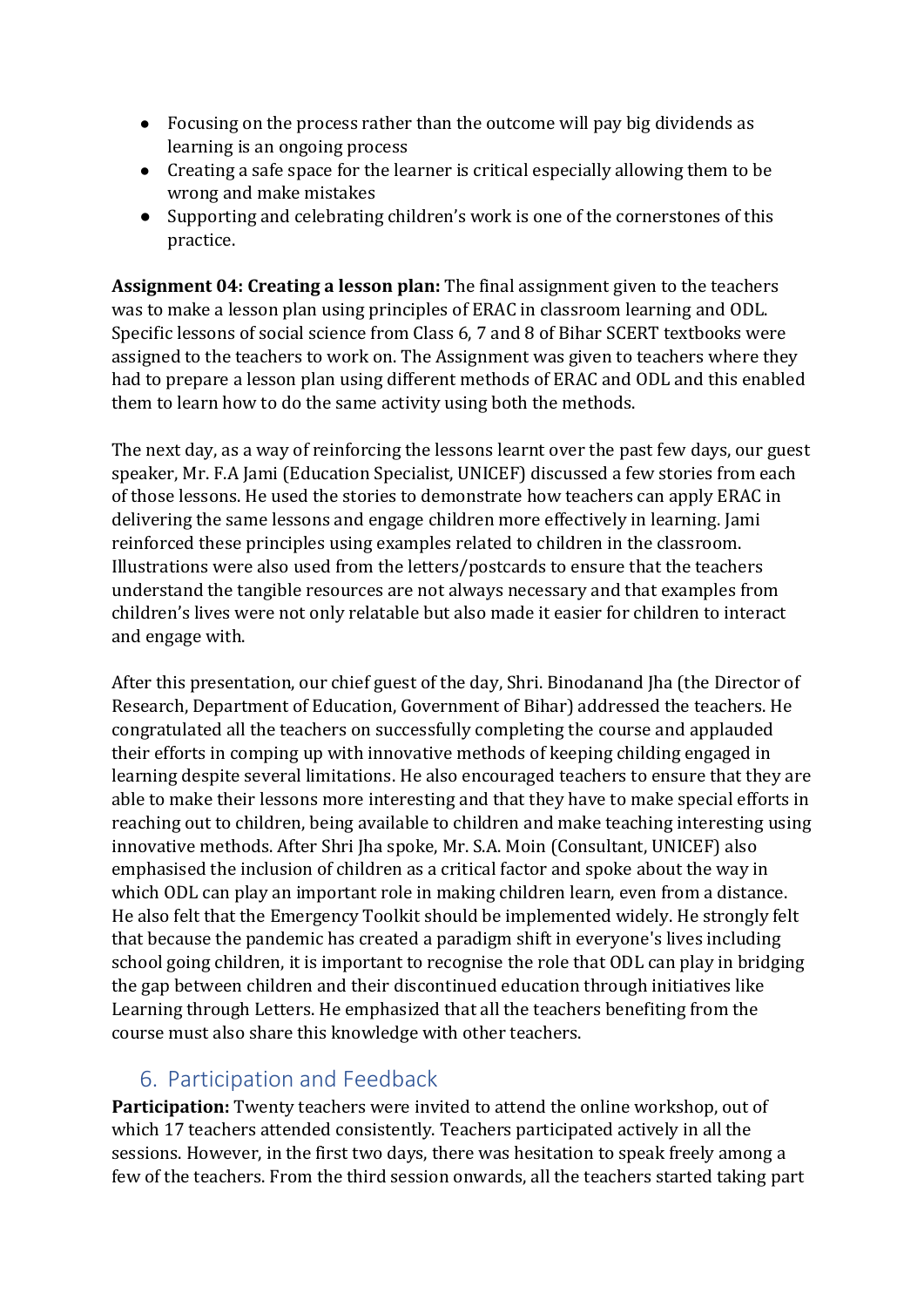in the discussions actively. Their familiarity with online tools such as Zoom and Google docs also increased progressively. This was enabled by the fact that we encouraged teachers to use the chat box or raise their hand or unmute/mute themselves as and when they wanted to express something. One teacher was facing a problem in changing audio-settings in Zoom to access the training. In order to be able to do this, she watched a few YouTube videos to learn how she could change the settings to listen to the conversations. With regards to the workshop, two teachers have written how it provided them a space to speak and learn.

All the teachers who attended the workshop submitted all the assignments on time. Half of the teachers used Google Forms and the other half sent their handwritten responses. One teacher who was unwell wasn't able to submit the assignment in the given time but took an effort to submit it by the end of the day. One of the final components of the training was a quiz (on Google Form) designed to revise and re-enforce various concepts discussed during the workshop. The quiz responses indicated that the teachers had understood the concepts of ODL and ERAC. Discussion on quiz responses ranged from gender roles, caste discrimination, teacher-learner relationships, interpersonal relationships among children, to teachers' responsibilities etc.

Jyotsana Jha facilitated the discussion on quiz, where she mentioned how SMC meetings can be used to initiate discussions on important issues and bring about a change, and there were also detailed discussions on ODL being both a helpful tool for girls to complete their education, but also enabling restriction of their mobility and freedom of movement. Lastly, she made a point saying that the children's interests and contexts needs to be integrated into the design of our lesson plans.

**Feedback:** Formal feedback for each and every session was taken via Google Forms. Nearly 70% of people who attended the in-person training expressed that it was an excellent workshop. Nearly 80% of teachers voted excellent for sessions on education in emergency on the first day. Nearly 70% of teachers voted excellent for sessions on ODL on the second day. All teachers rated excellent (100%) for sessions on ERAC on the third day. Almost all of the teachers (90%) rated the overall workshop to be excellent on the last day. The feedback received also conveyed that the majority of teachers had not attended training on education in emergency and ODL previously (70%).

During the workshop, teachers expressed that they felt inspired from listening to the case studies on ODL. They also added that they would definitely try implementing such strategies in any future emergencies. One teacher mentioned that they understood how to respond to emergencies at an individual level, even without any external impetus. Another teacher expressed that they had learnt how SMC meetings could bring about positive social change. In response to sessions on ERAC, a teacher said that they learnt how resources/objects within the classroom can be used to teach subjects like mathematics and science. Teachers felt grateful that the training helped them understand the role of intangible resources and constraints in the teaching-learning environment. At the end of the session, all the participants were presented with the Participation Certificates by Jyotsna, and she thanked them for their participation.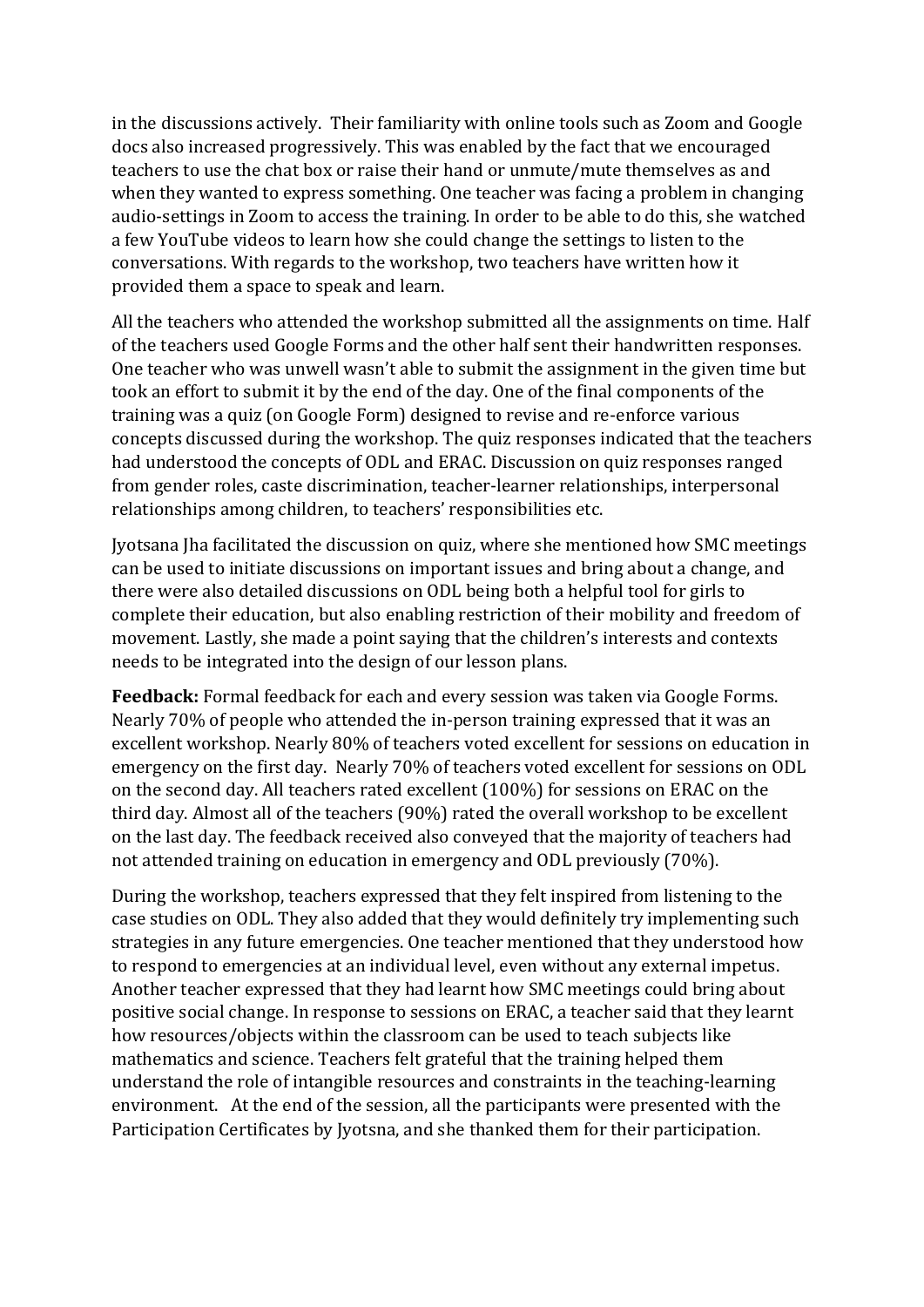# Appendix A : Schedule of topics

| Date & Time                                  | <b>Topic</b>                                               |
|----------------------------------------------|------------------------------------------------------------|
| $6th$ of Dec - 11 <sup>th</sup> of Dec 2021  | Online survey of all registered participants               |
| Day one: 13 <sup>th</sup> of December 2021   | <b>Introduction to Education in Emergency</b>              |
| 9:50am to 10:00am                            | Logging in                                                 |
| 10:00am to 10:15am                           | 1.1: Introduction and orientation                          |
| 10:15am to 11:00am                           | 1.2: How is education affected in emergencies?             |
| 11:05pm to 12:00pm                           | 1.3: Guest Lecture by Geeta Menon                          |
| 12:05pm to 12:45pm                           | 1.4: Basic introduction to ODL                             |
| 12:45pm to 1:20pm                            | Procedures to submit assignments                           |
| 1:20pm to 2:00pm                             | Assignment writing and submission                          |
| Day two: 14 <sup>th</sup> of December 2021   | <b>Introduction to Concepts of Distance Education</b>      |
| 9:50am to 10:00am                            | Logging in                                                 |
| 10:00am to 10:30am                           | Discussion of assignments (previous day)                   |
| 10:30am to 11:20am                           | 2.1: Case studies of ODL                                   |
| 11:25am to 12:00pm                           | 2.2: Introduction to Learning through Letters              |
| 12:05pm to 1:15pm                            | 2.3: Principles of success in ODL                          |
| 1:20pm to 2:00pm                             | Assignment writing and submission                          |
| Day three: 15 <sup>th</sup> of December 2021 | <b>Critical Thinking Model</b>                             |
| 9:50am to 10:00am                            | Logging in                                                 |
| 10:00am to 10:30am                           | Discussion of assignments (previous day)                   |
| 10:30am to 1:15pm                            | Session by Subir Shukla                                    |
| 1:20pm to 2:00pm                             | Assignment writing and submission                          |
| Day four: 16 <sup>th</sup> of December 2021  | <b>Critical Thinking and Distance Learning in Practice</b> |
| 9:50am to 10:00am                            | Logging in                                                 |
| 10:00am to 10:30am                           | Discussion of assignments (previous day)                   |
| 10:30am to 11:30am                           | 4.1: Examples of ERAC in ODL and ERAC in classroom         |
| 11:35am to 12:30pm                           | 4.2: Quiz session                                          |
| 12:35pm to 2:00pm                            | Assignment writing and submission                          |
| Day five: 17 <sup>th</sup> of December 2021  | <b>Presentations and Valedictory Remarks</b>               |